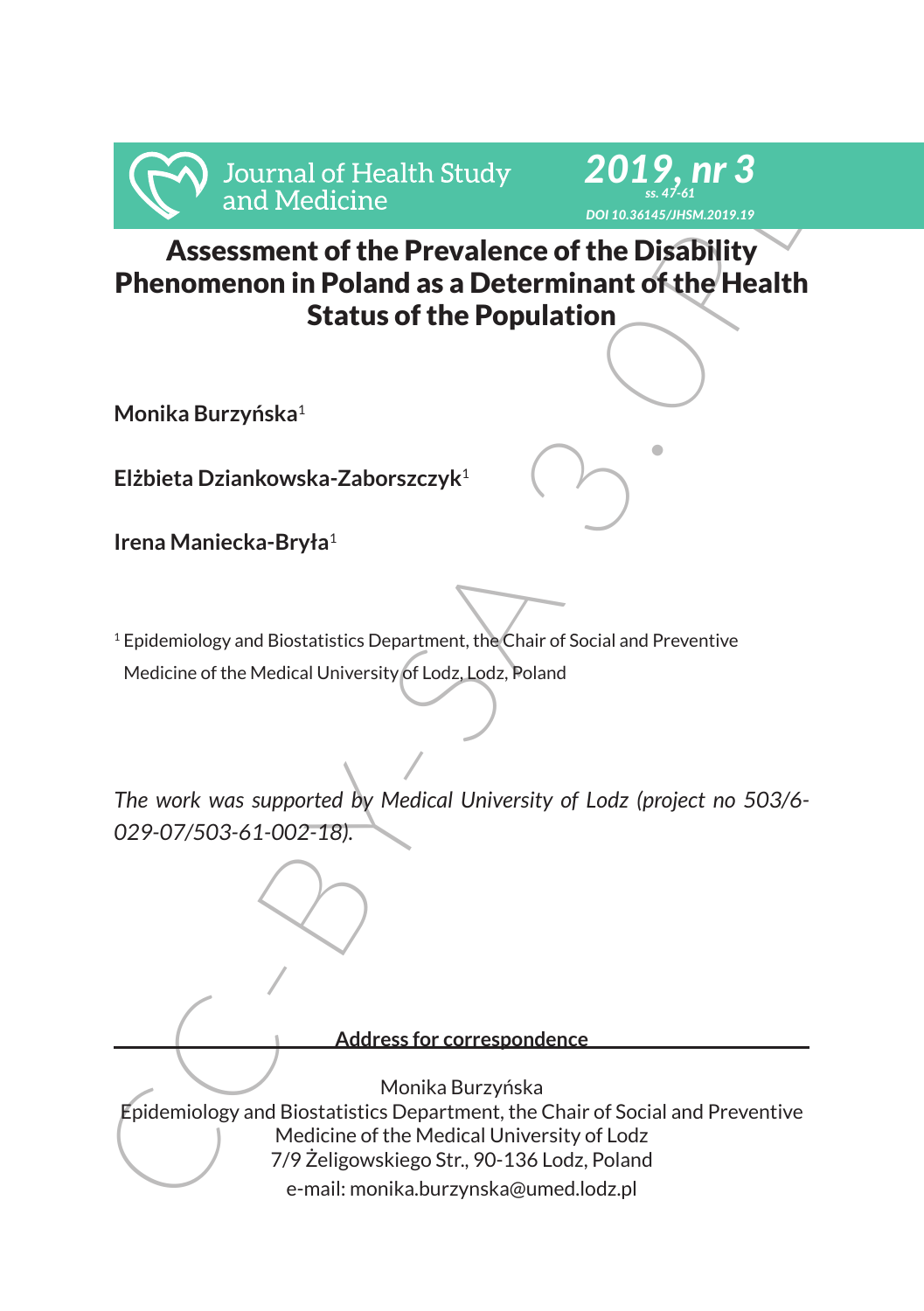## *Abstract*

**Introduction:** Assessment of population health lies in the centre of attention *of medical and social sciences. Medical advancement prolongs life span and contributes to an increasing number of the elderly.* 

*Aim: The aim of this study was to assess the prevalence of the disability phenomenon as a determinant of the health status of the Polish population, including socioeconomic variables, causes of disability, its severity and territorial differences in this aspect.*

*Material and methods: The research material was a database containing information on population aged 18. and over with a disability certificate issued in 2010-2017 (data from the Ministry of Labor, Family and Social Policy). The analysis of empirical data enabled a detailed analysis of the prevalence of the phenomenon of legal disability in Poland in the context of new cases in the period covered by the study.*

**Altionative**<br> **Introduction**: Assessment of population health lies in the centre of attention<br>
or medicial and social sciences. Medical advancement prolongs life span and<br>
contributes to an increasing number of the elder *Results: In the analyzed period, the percentage of newly issued certificates increased until 2015, when it amounted to 1.81%, after which it began to decrease. In 2017 this percentage amounted to 1.44% (553 674 of issued certificates). The most common cause of disability in both men and women was the locomotor disorder – 27.0% and 33.0% respectively. In terms of issued certificates, a moderate degree of disability prevailed – 50.1%. Territorial differentiation in the scope of issuing decisions about disability was observed. In 2017 the highest percentage of new disability occurred in the świętokrzyskie province, where it accounted for 2.5% of the total population, while the lowest was in mazowieckie, where it accounted for 0.9% of these region population.* 

*Conclusions: An in-depth, reliable evaluation of epidemiological situation, disease burden and burden-related disability is the reason for implementing activities which aim at improving health in societies, eliminating health differences and providing the disabled with equal opportunities.* 

*Key words: disability, health status, Poland*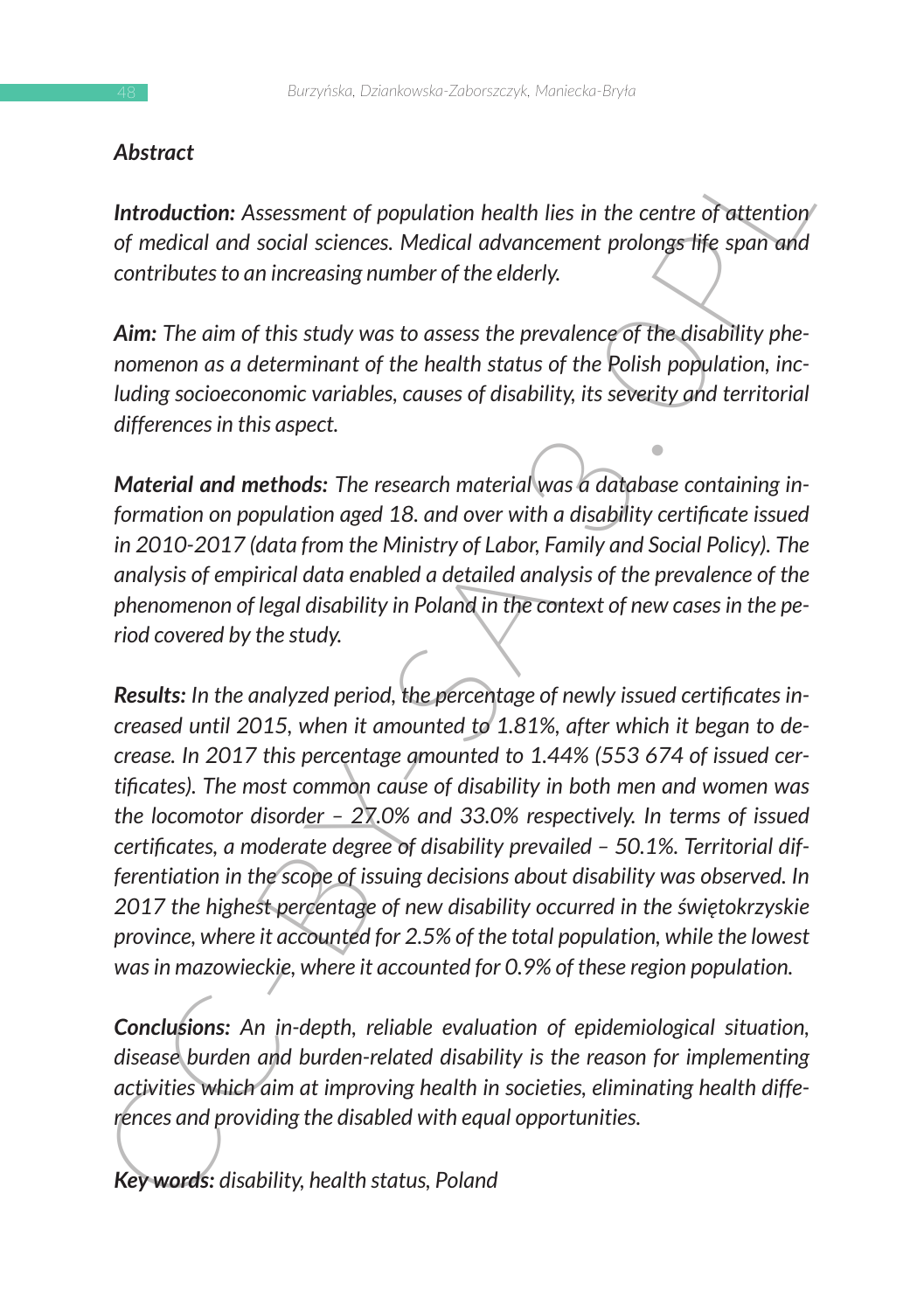#### **Introduction**

Introduction<br>The phenomenon of ageing populations is a characteristic reative of<br>themographic processes observed worldwide. Most countries in the<br>European Union deal with problems affecting ageing societies, which<br>calls fo The phenomenon of ageing populations is a characteristic feature of demographic processes observed worldwide. Most countries in the European Union deal with problems affecting ageing societies, which calls for a need to cooperate and exchange experiences in this area. An increased percentage of the elderly in the whole population will undoubtedly affect the health condition and health needs of societies [1, 2]. According to prognoses of the United Nations, the elderly will make up a greater and greater part of the whole population and will contribute to increased prevalence of disability, which is a result of chronic diseases [3]. This situation brings many social, demographic and health challenges. One of the most crucial elements of strategies and solutions in the area of social and health policy is creating conditions which will allow the elderly to enjoy health and stay active and self-dependent as long as possible [4]. Healthy ageing, being the most supreme value of each individual person, has become the supreme value of each society [5]. Extending years of healthy life is one of the most important conditions for improving the quality of life of older people and their families. Therefore, in the face of the ongoing aging of the Polish population, there is a need to make appropriate reforms in the health and social policy system that meet new health and socio-economic challenges [6]. The aging of the population is inseparably connected with the problem of disability because its frequency increases rapidly after the age of 50. You can become a disabled person at any age, but throughout your life, as a result of injuries, birth defects, and chronic diseases, health often deteriorates, preventing normal daily functioning to varying degrees. The extent of disability determines the health condition of society, and the assessment of this phenomenon is an important element of health assessment [7,8]. The forecasts of the Central Statistical Office of Poland assume that by 2050 the percentage of people aged 65 and over in the general population will increase by 19 percentage points. This has serious consequences. With age, chronic diseases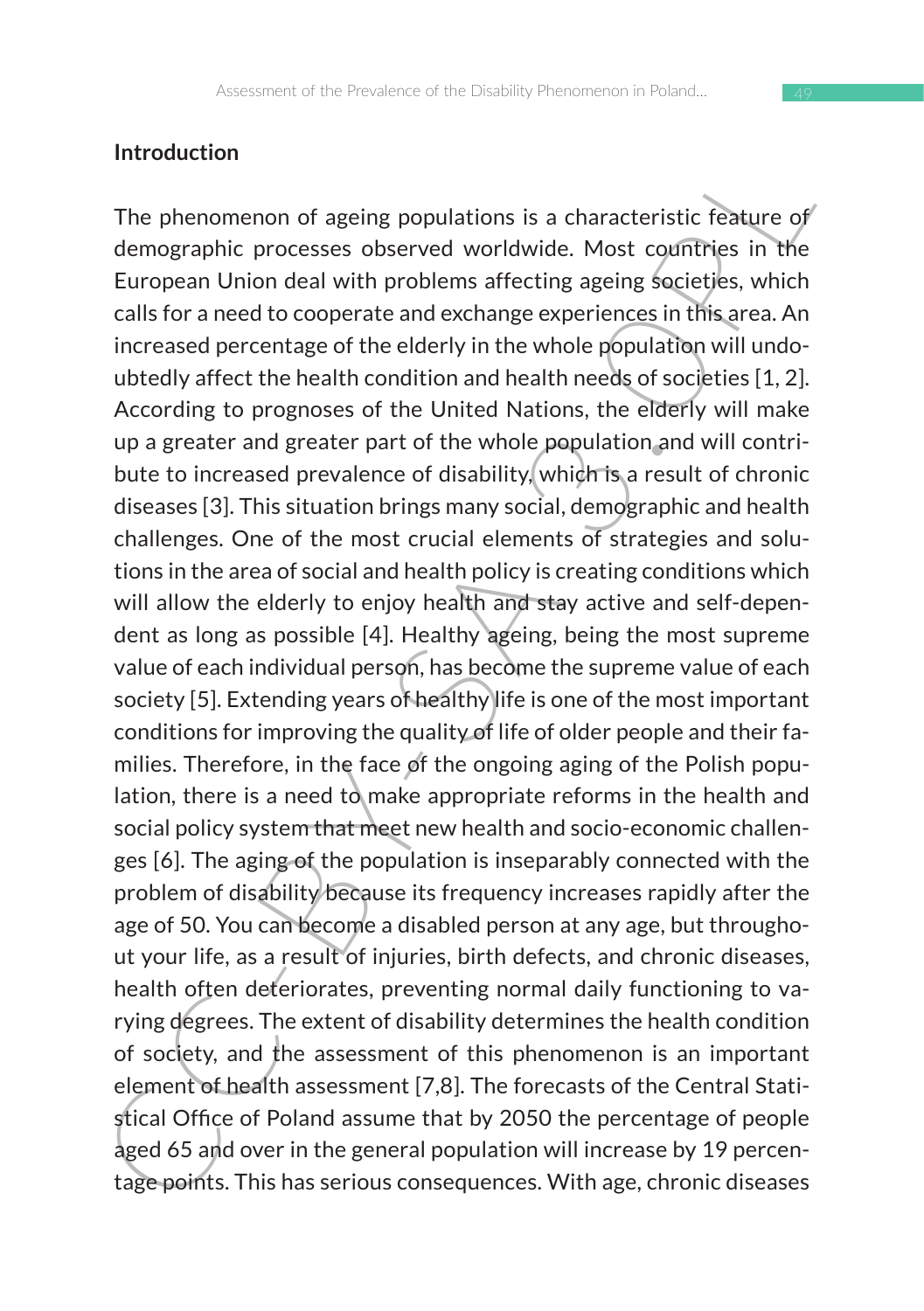actionualis, with are a lactor signinualizy imperiume interesting the fund<br>infillment of needs and increasing the demand for health services as<br>well as those in the field of social assistance, especially in the form of<br>car accumulate, which are a factor significantly impeding the independent fulfillment of needs and increasing the demand for health services as well as those in the field of social assistance, especially in the form of care services [9]. According to numerous long-term studies, including Framingham Heart Study or EPESE (Established Populations for Epidemiologic Studies of the Elderly) diseases that particularly reduce the efficiency of older people are: depression, stroke, heart disease, degeneration of the joints (mainly knee) and fractures (especially the femoral neck). After 75 years of age, however, in addition to the listed diseases, common geriatric problems such as urination and stool disorders, dementia, urinary tract infections, falls, injuries, difficult to heal wounds, ulcerations based on venous and arterial insufficiency often appear, impaired vision and hearing. The result of the above situation is a clear increase in the demand for social assistance. Growing polypathology with increasing age and progressive physical disability often leads to prolonged immobilization and complete loss of independence. This creates the need to implement preventive measures in the health and social care system, including preventive actions directed against diseases and other adverse health phenomena before their development. This is important in preventing disability and limiting and mitigating its effects, and thus in improving quality life of the individual, and consequently the entire population [10,11].

Disability, as defined by the World Health Organization in 1980, is defined as "a limitation or lack of ability to perform activities in a manner or to the extent considered normal for humans, resulting from damage and impairment of bodily functions." According to WHO, people with disabilities are those who are unable, alone or partly or completely, to ensure the possibility of normal individual and social life as a result of inborn or acquired physical or mental impairment  $[12]$ . The term disability is still not entirely unambiguous. So far, however, no better term has been found. This term replaces many hitherto existing in society such as: disability, infirmity, which have acquired pejorative meaning. The purpose of this study was to assess the prevalence of disability as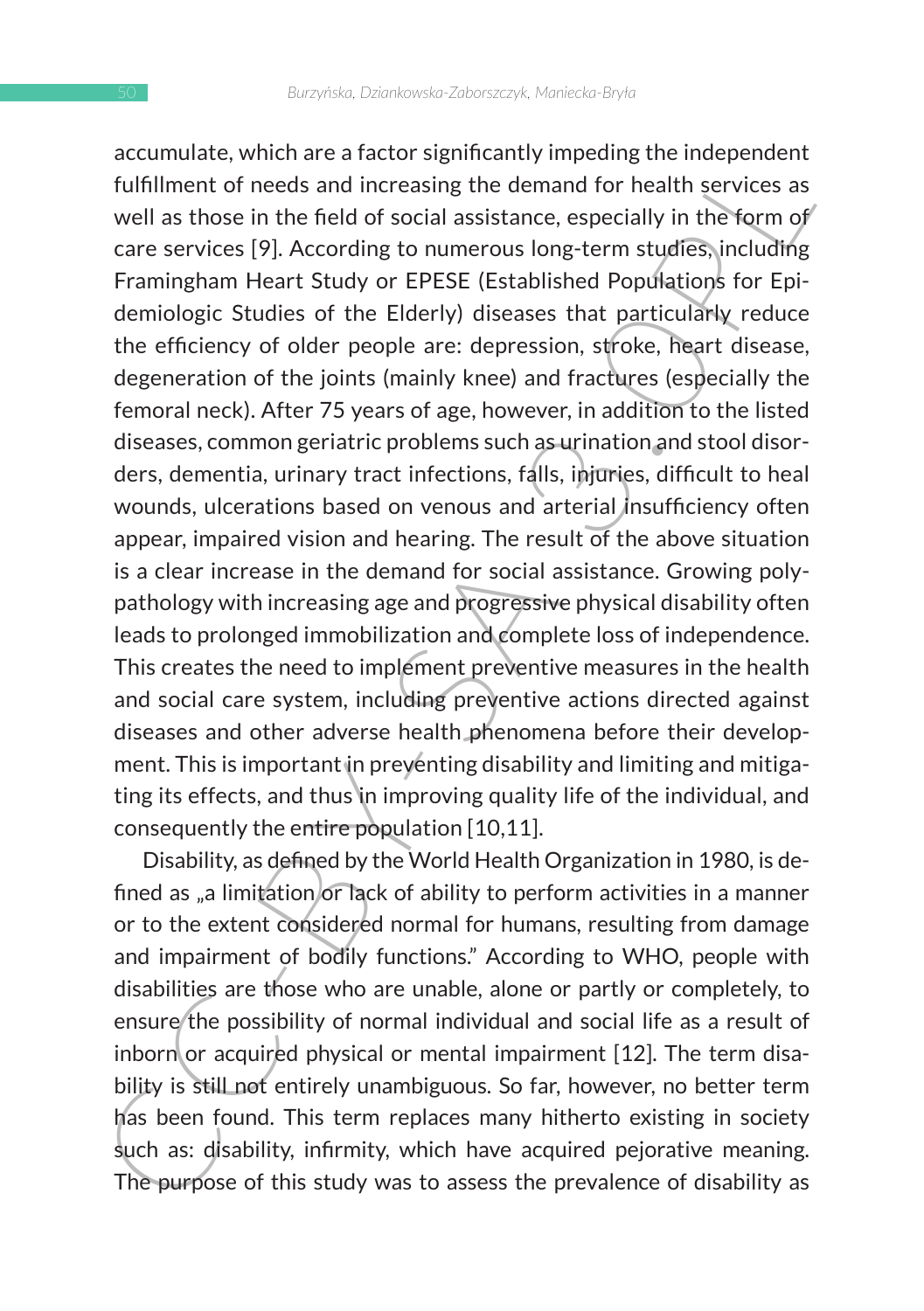a determinant of the health status of the polish population, taking into account socioeconomic variables, causes of disability, its severity and territorial differences in this aspect.

## **Material and methods**

and the meaning statutes or ine political production, taking into<br>account socioeconomic variables, causes of disability, its severity and<br>territorial differences in this aspect.<br>Material and methods<br>The research material w The research material was a database containing information on persons aged 16. and over, who have a disability certificate issued in 2010- -2017 (data from the Ministry of Labor, Family and Social Policy). The empirical data obtained was coded and entered into Excel. The following measures were used in the statistical analysis of data: structure indicators, location measures for measurable features – arithmetic mean, median, modal, minimum, maximum. The analysis of empirical data enabled a detailed analysis of the prevalence of legal disability in Poland in the context of newly adjudicated cases in the period covered by the study in relation to variables such as: sex, age, marital status, education, cause and severe of disability, as well as territorial differentiation of this phenomenon.

#### **Results**

The results of the study showed that in 2010 in Poland in the population of people aged 16. and over, 591,519 new disability certificates were issued, which means that the problem of emerging disability concerned 1.54% of the country's population. During the studied period the percentage of newly issued certificates increased until 2015, when it amounted to 1.81%, after which it began to decrease (Figure 1).

In 2017, this percentage was 1.44% (553,674 rulings issued). The structure of the population of disabled people by sex did not show clear differences in this respect. 50.7% were women and 49.3% men. Married persons dominated among the respondents (52.1%). 23.2% of the respondents were unmarried. Every tenth respondent was divorced or separated. Men most often had vocational education (31.3%), while women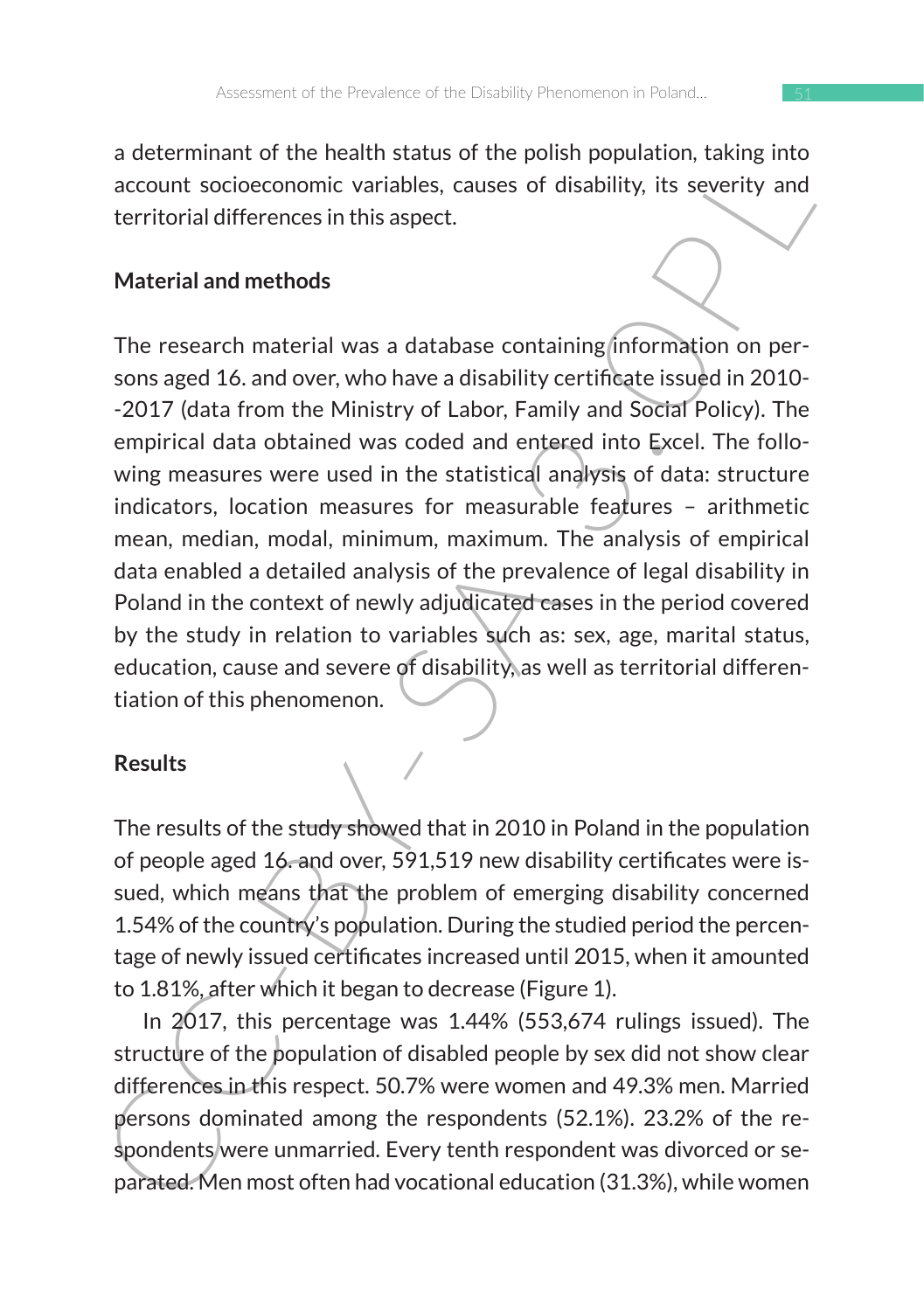had secondary education (34.1%). The least respondents were people with higher education (10.2%). The largest number of new disability certificates in 2017 were issued for people in the age group 18-64 – 68.7%.



Figure 1. The percentage of newly issued certificates in Poland, 2010-2017

| tificates in 2017 were issued for people in the age group 18-64 - 68.7%.<br>The characteristic of the studied sample according to socio-demogra-                                               |                                                               |                                                                            |                                                    |
|------------------------------------------------------------------------------------------------------------------------------------------------------------------------------------------------|---------------------------------------------------------------|----------------------------------------------------------------------------|----------------------------------------------------|
| phic characteristics is presented in Table 1.                                                                                                                                                  |                                                               |                                                                            |                                                    |
| $\overline{2}$                                                                                                                                                                                 |                                                               |                                                                            |                                                    |
| 1,9                                                                                                                                                                                            |                                                               |                                                                            |                                                    |
| 1,8                                                                                                                                                                                            |                                                               |                                                                            |                                                    |
| 1,7                                                                                                                                                                                            |                                                               |                                                                            |                                                    |
| 1,6                                                                                                                                                                                            |                                                               |                                                                            |                                                    |
|                                                                                                                                                                                                |                                                               |                                                                            |                                                    |
| 1,5                                                                                                                                                                                            |                                                               |                                                                            |                                                    |
| 1,4<br>2010<br>2011<br>2012<br>2013                                                                                                                                                            | 2014                                                          | 2015<br>2016                                                               | 2017                                               |
|                                                                                                                                                                                                | $\bullet$ Total $\longrightarrow$ Women $\longrightarrow$ Men |                                                                            |                                                    |
|                                                                                                                                                                                                |                                                               | Figure 1. The percentage of newly issued certificates in Poland, 2010-2017 |                                                    |
| Table 1. Characteristic of the studied sample                                                                                                                                                  | Women<br>N=280933                                             | Men<br>N=272757                                                            | Total                                              |
|                                                                                                                                                                                                | (50,7%)                                                       | (49, 3%)                                                                   |                                                    |
|                                                                                                                                                                                                | 2,3%<br>66,3%<br>31,4%                                        | 3,1%<br>71,1%<br>25,8%                                                     | 2,7%<br>68,7%<br>28,7%                             |
|                                                                                                                                                                                                |                                                               |                                                                            |                                                    |
|                                                                                                                                                                                                | 17,5%<br>10,6%<br>22,6%<br>49,3%                              | 29,2%<br>10,7%<br>5,1%<br>55,0%                                            | 23,2%<br>10,7%<br>14,0%<br>52,1%                   |
|                                                                                                                                                                                                |                                                               |                                                                            |                                                    |
| Age<br>~18<br>$[18 - 64]$<br>$\geq 65$<br><b>Marital status</b><br>unmarried<br>divorced or separated<br>widowed<br>married<br><b>Education level</b><br>elementary<br>vocational<br>secondary | 29,4%<br>23,8%<br>34,2%                                       | 28,8%<br>38,9%<br>24,6%                                                    | N=553690<br>$(100,0\%)$<br>29,0%<br>31,4%<br>29,4% |

| Table 1. Characteristic of the studied sample |  |  |
|-----------------------------------------------|--|--|
|                                               |  |  |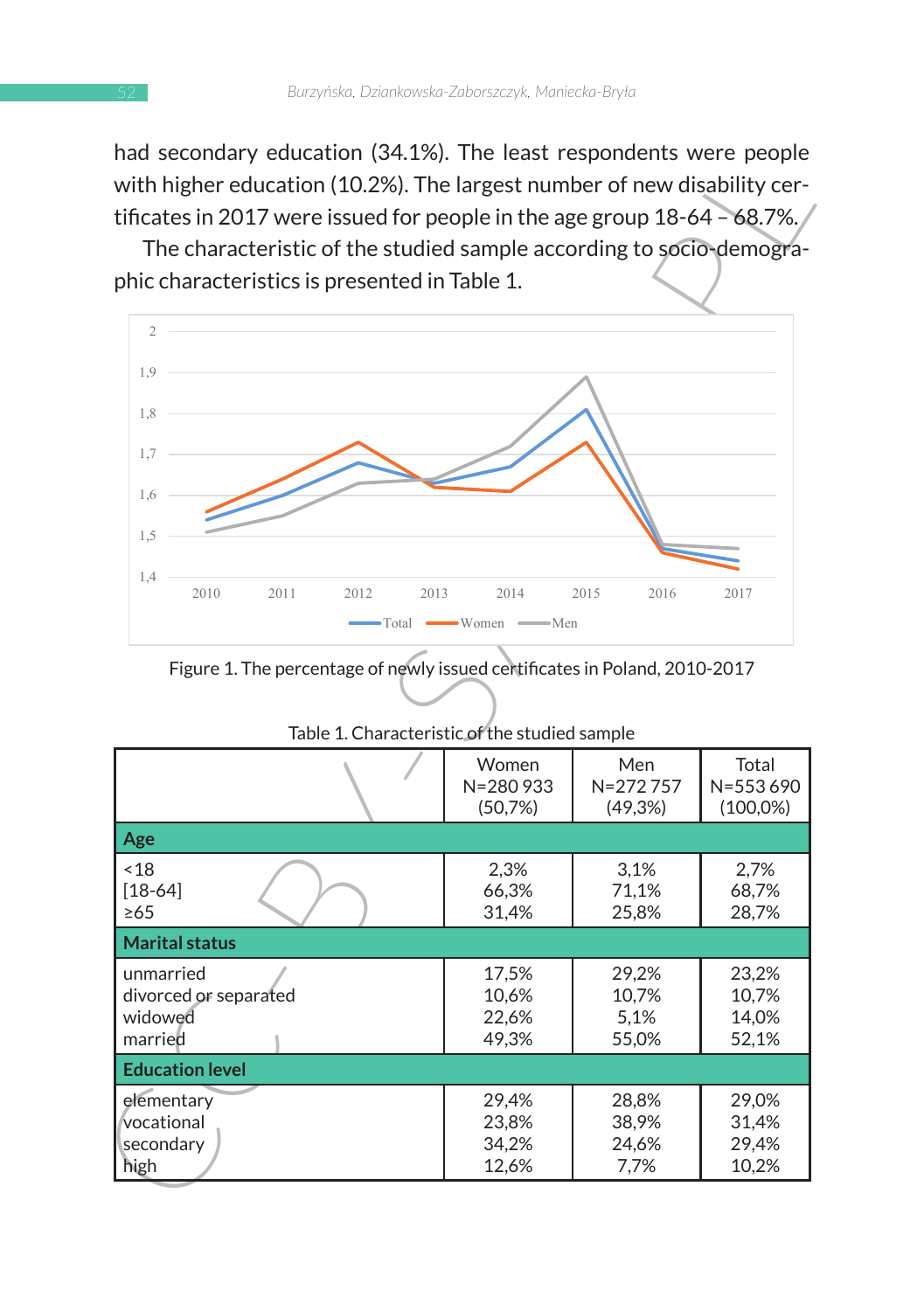The most common cause of the stated disability in both men and women was impairment of the musculoskeletal system – 27.0% and 33.0% respectively. Data on the causes of disability for persons who had a legal decision issued in 2017 are presented in Table 2.

| The most common cause of the stated disability in both men and wo-<br>men was impairment of the musculoskeletal system - 27.0% and 33.0%                                                                                                                                                                                                                                                                                        |                                              |        |        |        |        |        |
|---------------------------------------------------------------------------------------------------------------------------------------------------------------------------------------------------------------------------------------------------------------------------------------------------------------------------------------------------------------------------------------------------------------------------------|----------------------------------------------|--------|--------|--------|--------|--------|
| respectively. Data on the causes of disability for persons who had a legal<br>decision issued in 2017 are presented in Table 2.                                                                                                                                                                                                                                                                                                 |                                              |        |        |        |        |        |
|                                                                                                                                                                                                                                                                                                                                                                                                                                 | Table 2. Causes of disability in 2017 by sex |        |        |        |        |        |
|                                                                                                                                                                                                                                                                                                                                                                                                                                 | <b>Sex</b><br><b>Total</b>                   |        |        |        |        |        |
| Cause                                                                                                                                                                                                                                                                                                                                                                                                                           | Women                                        |        | Men    |        |        |        |
|                                                                                                                                                                                                                                                                                                                                                                                                                                 | n                                            | %      | n      | %      | n      | %      |
| holistic developmental<br>disorders                                                                                                                                                                                                                                                                                                                                                                                             | 363                                          | 0,1%   | 1707.  | 0,6%   | 2070   | 0,4%   |
| vision disorders                                                                                                                                                                                                                                                                                                                                                                                                                | 7854                                         | 2,8%   | 6828   | 2,5%   | 14682  | 2,7%   |
| neurological diseases                                                                                                                                                                                                                                                                                                                                                                                                           | 36612                                        | 13,0%  | 40278  | 14,8%  | 76890  | 13,9%  |
| mental disorders                                                                                                                                                                                                                                                                                                                                                                                                                | 32517                                        | 11,6%  | 32346  | 11,9%  | 64863  | 11,7%  |
| genitourinary diseases                                                                                                                                                                                                                                                                                                                                                                                                          | 17622                                        | 6,3%   | 9607   | 3,5%   | 27229  | 4,9%   |
| respiratory and cardiova-<br>scular diseases                                                                                                                                                                                                                                                                                                                                                                                    | 37526                                        | 13,4%  | 56316  | 20,6%  | 93842  | 16,9%  |
| digestive system diseases                                                                                                                                                                                                                                                                                                                                                                                                       | 8849                                         | 3,1%   | 12411  | 4,6%   | 21260  | 3,8%   |
| epilepsy                                                                                                                                                                                                                                                                                                                                                                                                                        | 3839                                         | 1,4%   | 4444   | 1,6%   | 8283   | 1,5%   |
| other                                                                                                                                                                                                                                                                                                                                                                                                                           | 27843                                        | 9,9%   | 18109  | 6,6%   | 45952  | 8,3%   |
| muscosceletal disorder                                                                                                                                                                                                                                                                                                                                                                                                          | 92600                                        | 33,0%  | 73711  | 27,0%  | 166311 | 30,0%  |
| intellectual disability                                                                                                                                                                                                                                                                                                                                                                                                         | 3987                                         | 1,4%   | 5353   | 2,0%   | 9340   | 1,7%   |
| voice, speech and hearing<br>disorders                                                                                                                                                                                                                                                                                                                                                                                          | 11311                                        | 4,0%   | 11641  | 4,3%   | 22952  | 4,1%   |
| Total                                                                                                                                                                                                                                                                                                                                                                                                                           | 280923                                       | 100,0% | 272751 | 100,0% | 553674 | 100,0% |
| A moderate degree of disability dominated in the scope of issued deci-<br>sions - 50.1%. 27.5% of respondents had a significant degree of disability.<br>Territorial differentiation in the issue of disability decisions was obse-<br>rved. In 2017, among all issued certificates, the most (11.6%) were deci-<br>sions issued in the slaskie province and the least in the opolskie province<br>(1.9%), as shown in Table 3. |                                              |        |        |        |        |        |

|  | Table 2. Causes of disability in 2017 by sex |  |
|--|----------------------------------------------|--|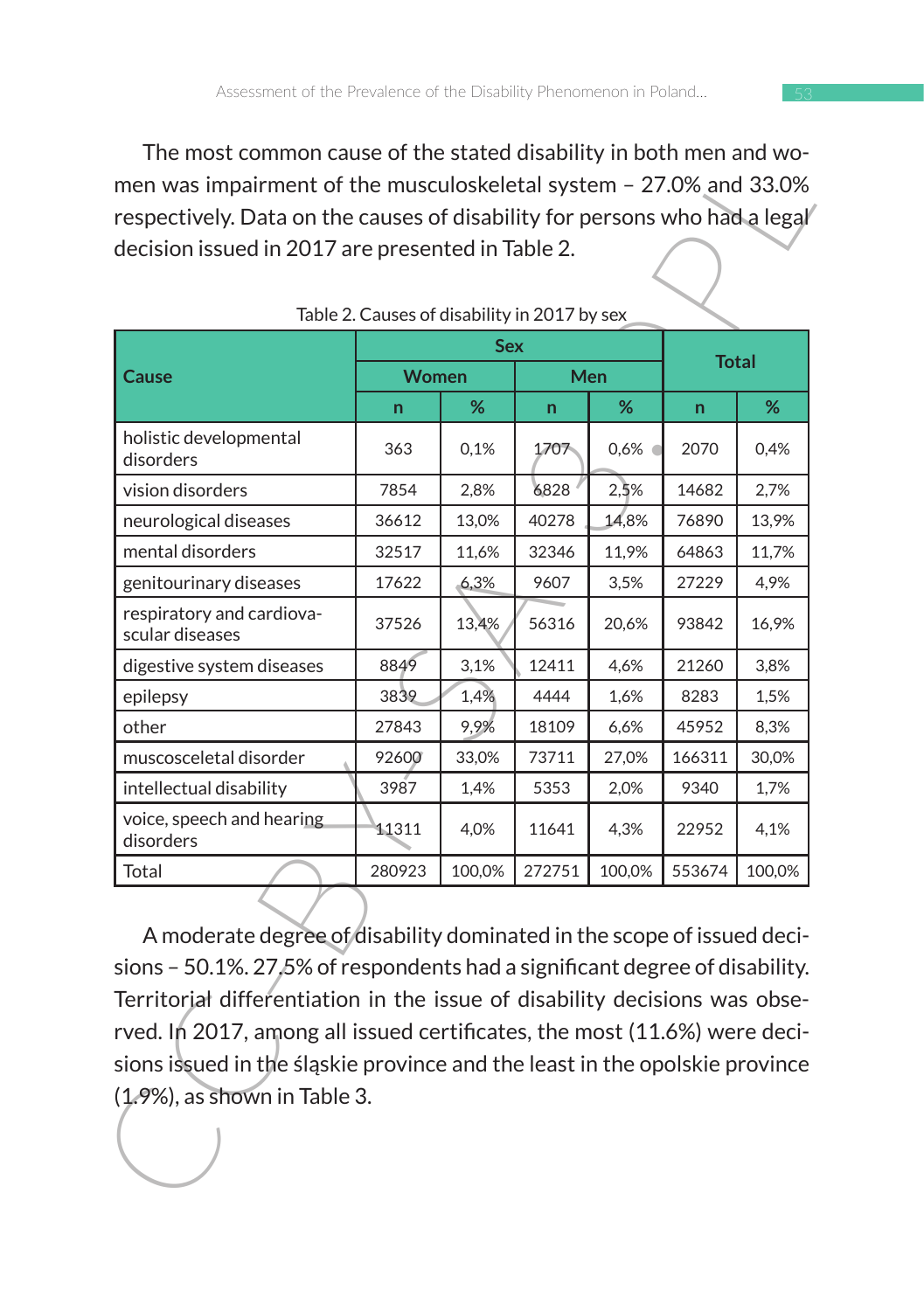| ؟<br>ک         |
|----------------|
| ١              |
| מאמ            |
|                |
| ١<br>$\mathbf$ |
| Ś              |
|                |
|                |
| 500000         |
| ļ<br>Ì         |
|                |
|                |
|                |
| ֚֘֝            |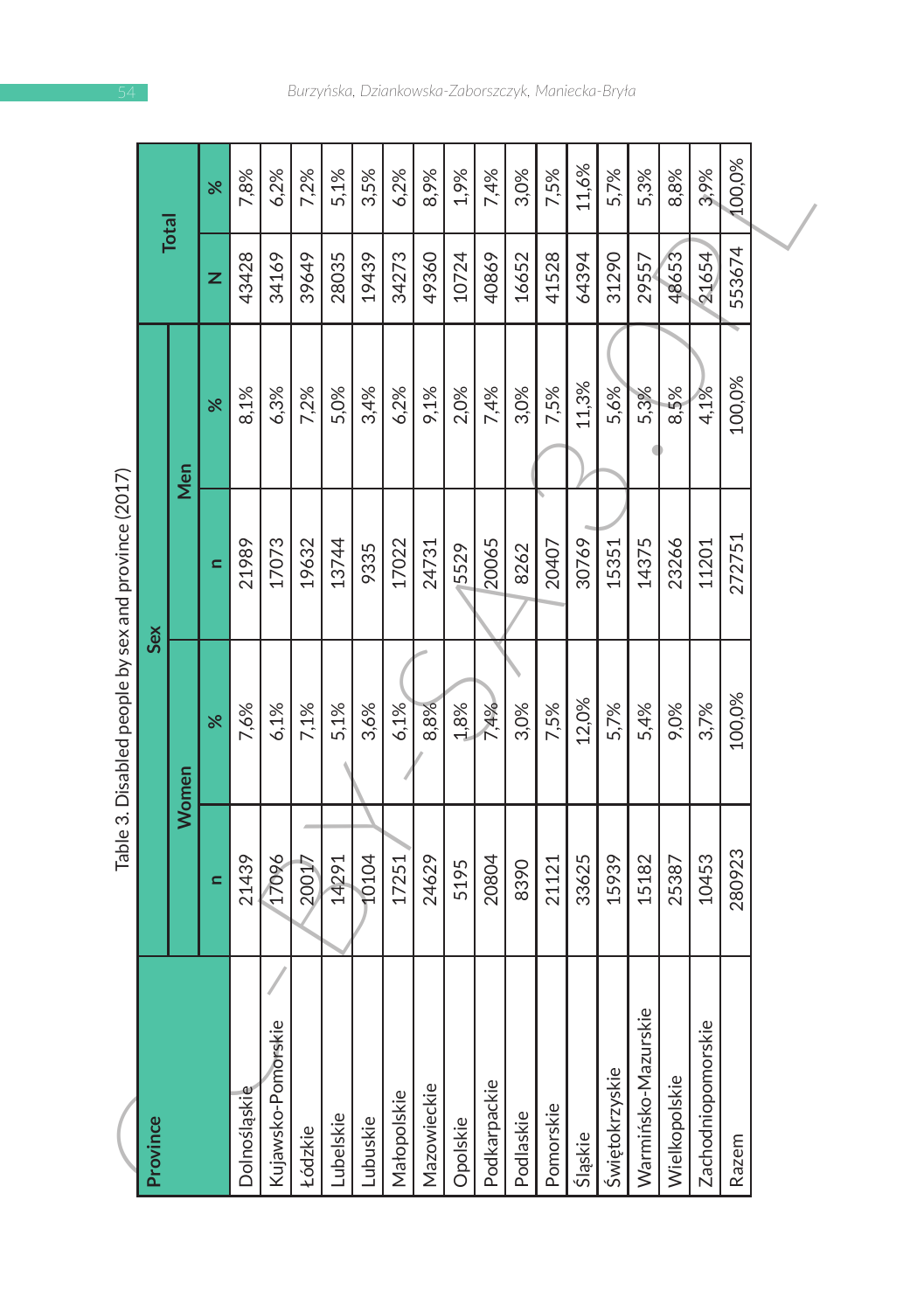The highest percentage of occurring disability concerned the świętokrzyskie province, where it constituted 2.5% of the total population, and the lowest mazowieckie province, where it constituted 0.9% of the provinces population.

#### **Discussion**

Disability is a serious social and health problem, and therefore diagnosing the prevalence and conditions of this phenomenon is one of the important elements in assessing the health situation of societies [13].

In regularis percentage of occurring usability concretion the subsequential control services are a 40 and where it constituted 2.5% of the total population, and<br>the lowest mazowieckie province, where it constituted 0.9% of Age and sex are the basic determinants of human susceptibility to various diseases, and, as a consequence, affect the intensity of the consequences of past diseases and injuries, i.e. temporary or permanent disability. Research indicates that the main group of causes of disability are chronic diseases (in about 77% of cases), followed by accidents, injuries and poisoning (13%) and birth defects (7%). It is characteristic that chronic diseases are more often the main source of disability among women (a difference of approximately 12 percentage points), while accidents, poisonings and injuries are more common, more than twice, for men. Cardiovascular diseases (44%) and musculoskeletal dysfunction (43%) are the most frequently mentioned groups of disorders that cause disability. Disability due to neurological diseases accounts for over 25% of the total causes of disability. 13% of people are disabled due to damage to the vision and 6% due to damage to the hearing organ. About 8 out of 100 people with disabilities are people with mental illnesses or mental retardation. The structure according to the basic demographic features of the discussed subsets of the disabled is a derivative of age at the time of disability. Research shows that every twentieth person becomes disabled in childhood, i.e. before the age of 15, and every twentieth person becomes disabled as an adult. Most often, however, disability arises between the ages of 40 and 55 (in nearly every second person). The moment of occurrence of incomplete functional ability varies among men and women. Women more often than men become disabled in post-working age,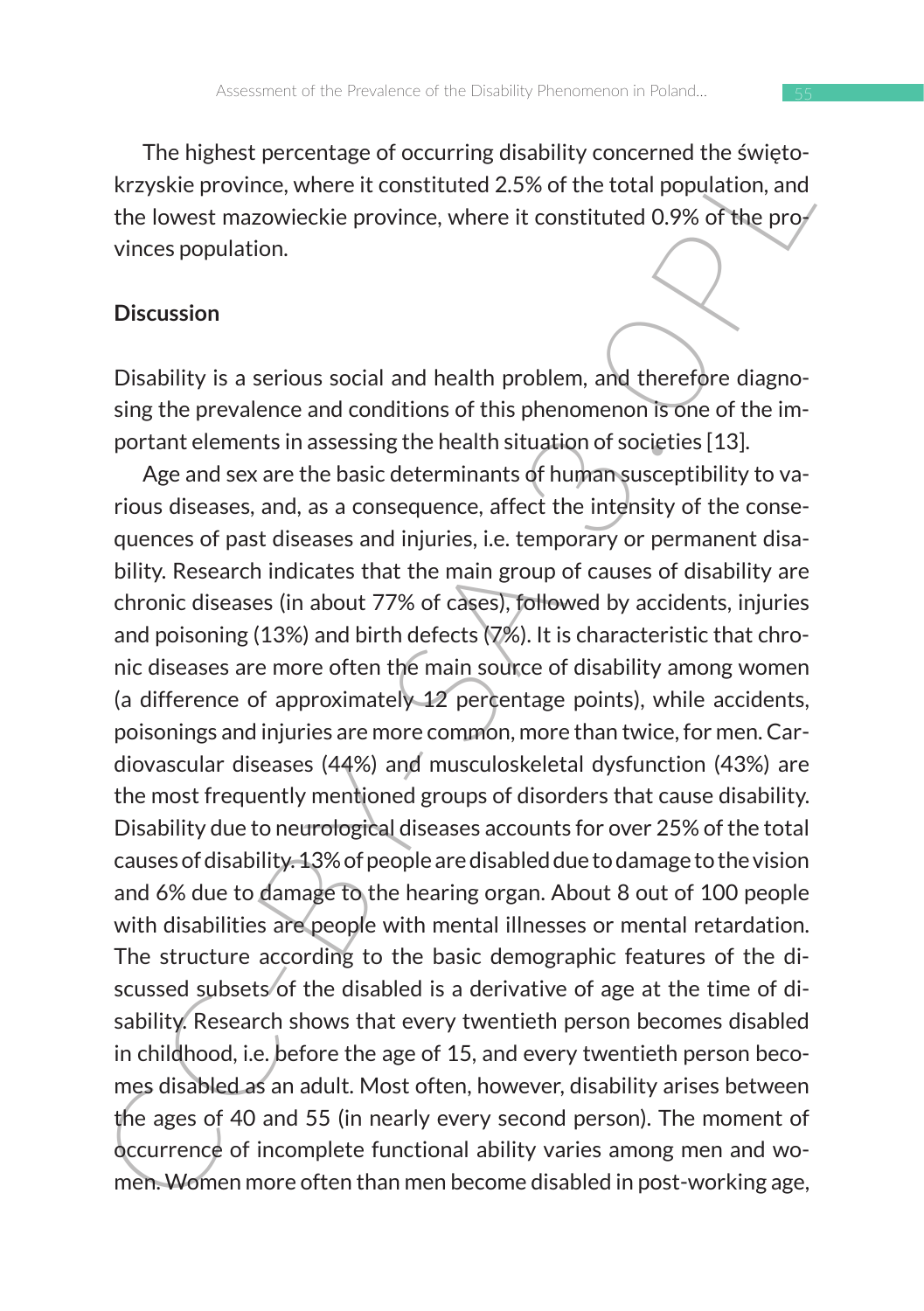slightly less often in younger working-age ranges. This is related to the degree of exposure to factors causing disability, resulting from the living and working environment, as well as to the different biological structure of the organism for women and men. The majority of disabled persons aged 15 and over are dominated by persons with issued mild (41%) and moderate (36%) disability certificates. The vast majority (74%) of disabled people have been issued certificate in connection with the recognition by the relevant authority of disability as permanent [14].

signity eas otien in younger working-age ranges. Tims is related to the<br>degree of exposure to factors causing disability, resulting from the living<br>and working environment, as well as to the different biological structure According to the results of the National Census (NC) 2011, disabled people constituted 12.2% of the population of Poles (4,697,100). Disability assessed on the basis of the NC was divided into three categories: legal disability (supported by an appropriate certificate); biological disability (related to problems in everyday functioning but without formal certificate) and both legal and biological (coexistence of both variants). People with biological disabilities have been defined as people experiencing restrictions on normal (basic) life activities appropriate to their age. There are 3 degrees of limited ability to perform basic activities: complete, serious or moderate. In all these cases, the inability to perform the abovementioned the activities had to last or were expected to last for at least 6 months. The number of people with disabilities only legally amounted to 479 500, only biologically 1 565 600, while legally and biologically (simultaneously) was 2 652 000. It should be emphasized that the data from the last two Censuses (2002 and 2011) indicate reducing the total number of disabled people (by 759 700, i.e. by 13.9%), but it should be noted that this decrease applies primarily to people with legal disabilities, which is the result of tightening the regulations governing the rules for issuing disability certificates. Thus, it should be noted that the number of people with only biological disabilities increased in the same period by 559 000 thousand, i.e. by 55.5%. It was also shown that in older age groups the percentage of people showing biological disability also clearly increased (from 20.0% in urban areas and 22.1% in rural areas aged 65-69 to 42.9% and 46.2% respectively 80 years and older) [15].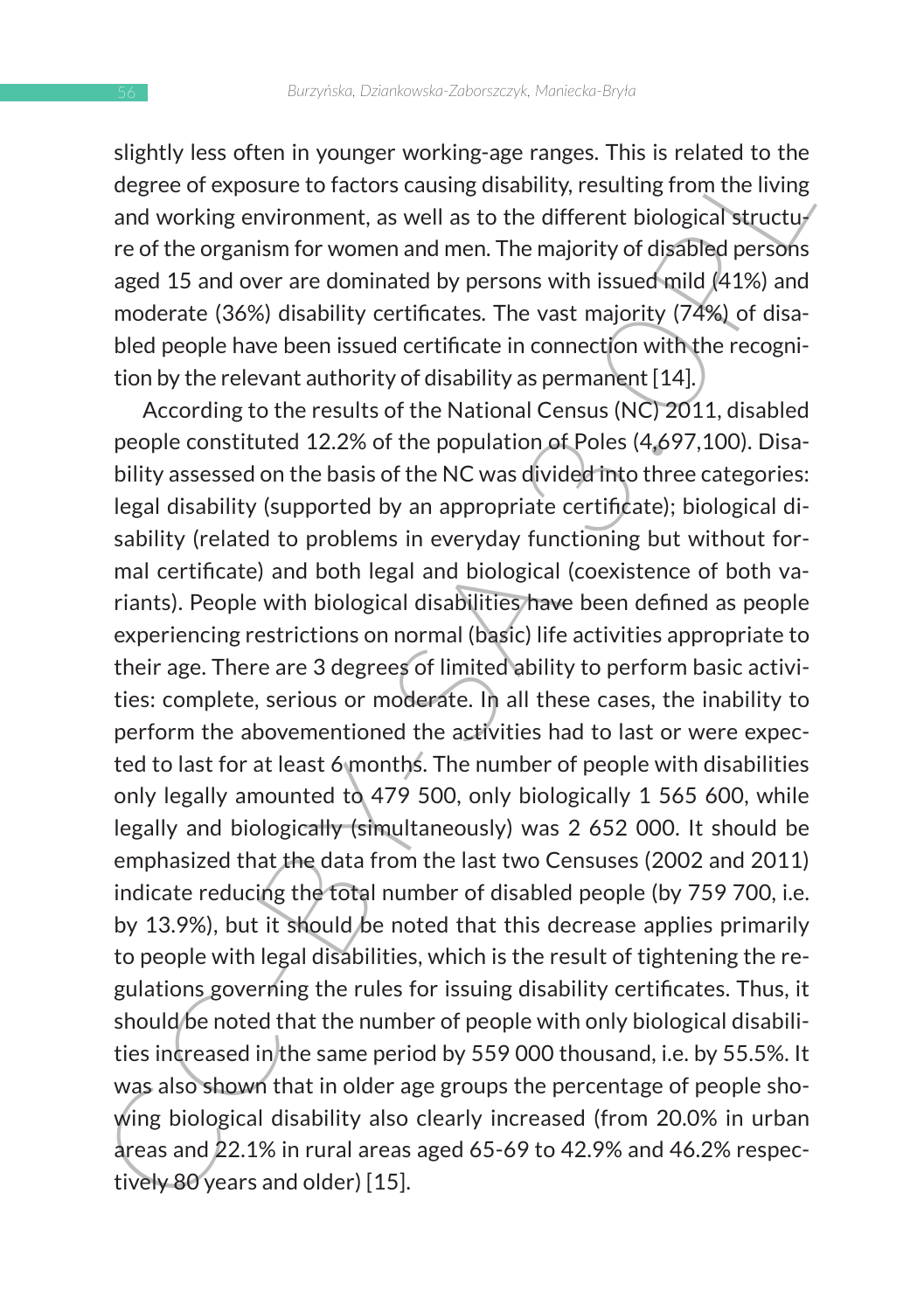that with age, disability dealy leads to a restriction of independent moment. The most comounce in the period 1750-2003 also showed with age, disability dearly leads to a restriction of independent moment. The most common Long-term studies conducted in the period 1960-2003 also showed that with age, disability clearly leads to a restriction of independent movement. The most common causes of these disorders were diseases of the circulatory system, musculoskeletal system (including most often degenerative changes, osteoporosis and its complications), neurological diseases (e.g. paresis after stroke) and the organs of vision and hearing. In studies conducted at the end of the nineties by the Central Statistical Office, it was found that in the group of people aged 60 and over, 2.1% still stay in bed, 5.8% are unable to leave the apartment alone, 17.1% remain limited only to the environment of the house, while a dozen or so percent are unable to independently perform basic tasks such as dressing, washing up, etc. Over 80 years old, 8.2% of people stay in bed constantly, 15.5% move, but are unable to independently leave flats, and 29.2% have mobility limited to the immediate surroundings of their home. As a result, 74.2% of all people above 65 years of age and only 45.4% at the age of 80 and above retain the ability to move freely, which with the constantly increasing average life expectancy (in Poland in 2017 at 81.8 years for women and 74.0 years for men respectively) is a very serious challenge. Deterioration of the physical ability of older people has serious social consequences, because these people must more often use various forms of health care, care services and permanent family assistance [16].

As a result of the increase in the percentage of older people in society, a large increase in the number of chronically ill and disabled people is expected in the coming years. It can therefore be assumed that undertaking actions in the field of health promotion, developing services that generally improve within the framework of various forms of rehabilitation, as well as improving access to medical services could create a chance to reduce the projected increase in the proportion of elderly people with disabilities in the future [17,18].

Due to its universality and consequences, disability is one of the most serious phenomena in the modern world. The extent of the phenomenon and its intensity imposes on the state, which is the subject of social policy, the obligation to take measures to prevent its occurrence and mitigate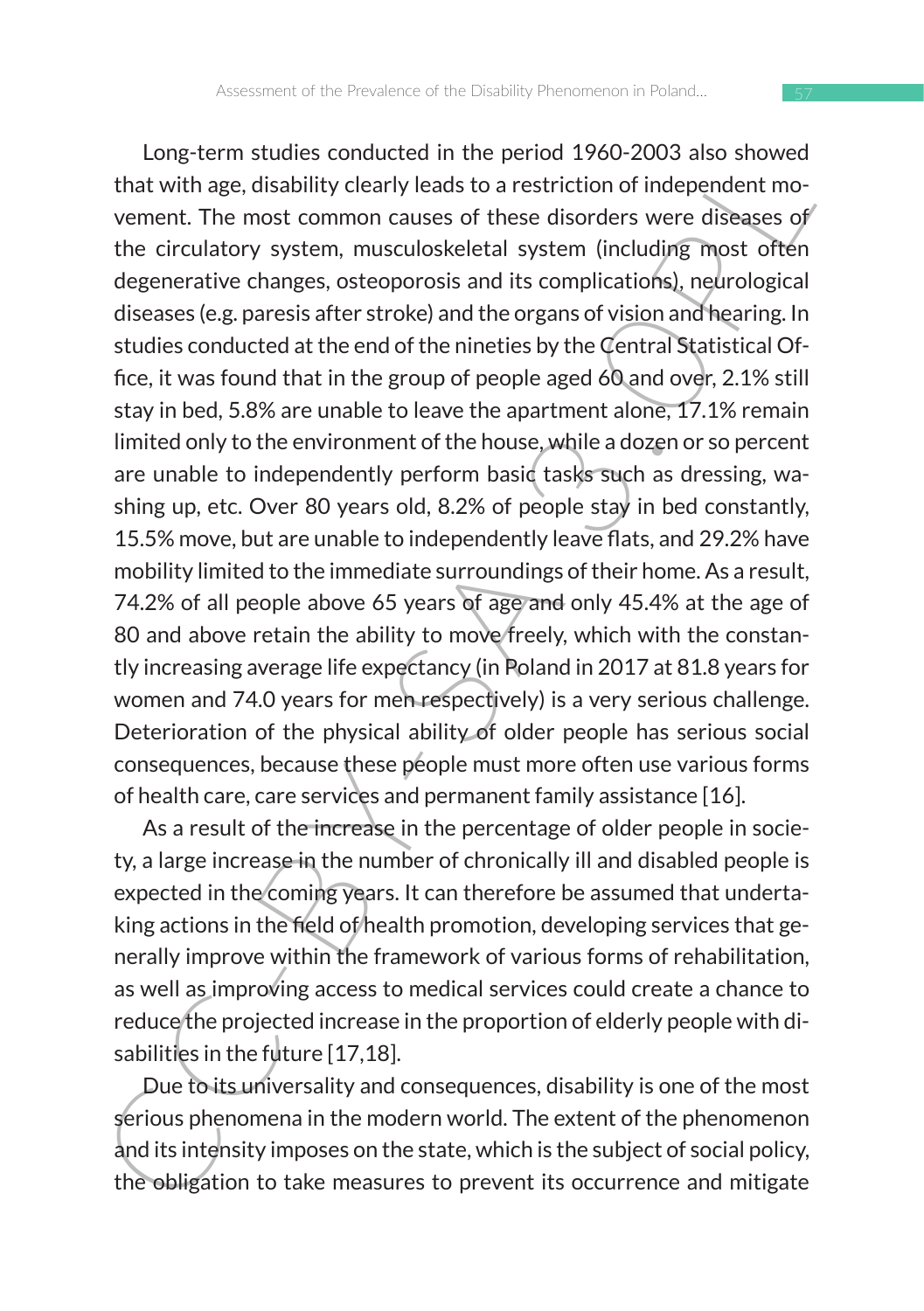the negative effects. This brings with it the need to conduct in-depth and innovative research in this area, the results of which could contribute to the implementation of measures aimed at preventing disability and brid $\ell$ ging health gaps [19,20].

#### **Conclusions**

the megative entects. This burning would method conduct inversion involvive research in this area, the results of which could contribute to the implementation of measures aimed at preventing disability and bridging health A detailed, credible assessment of the epidemiological situation and the burden of disease on society, as well as the resulting disability, forms the basis for implementing actions to improve the health of societies and leveling differences in health, and to equalize the opportunities for people with disabilities. In the research aspect, epidemiological assessment of the disability problem is a very important link in the process of its prevention and leveling its effects.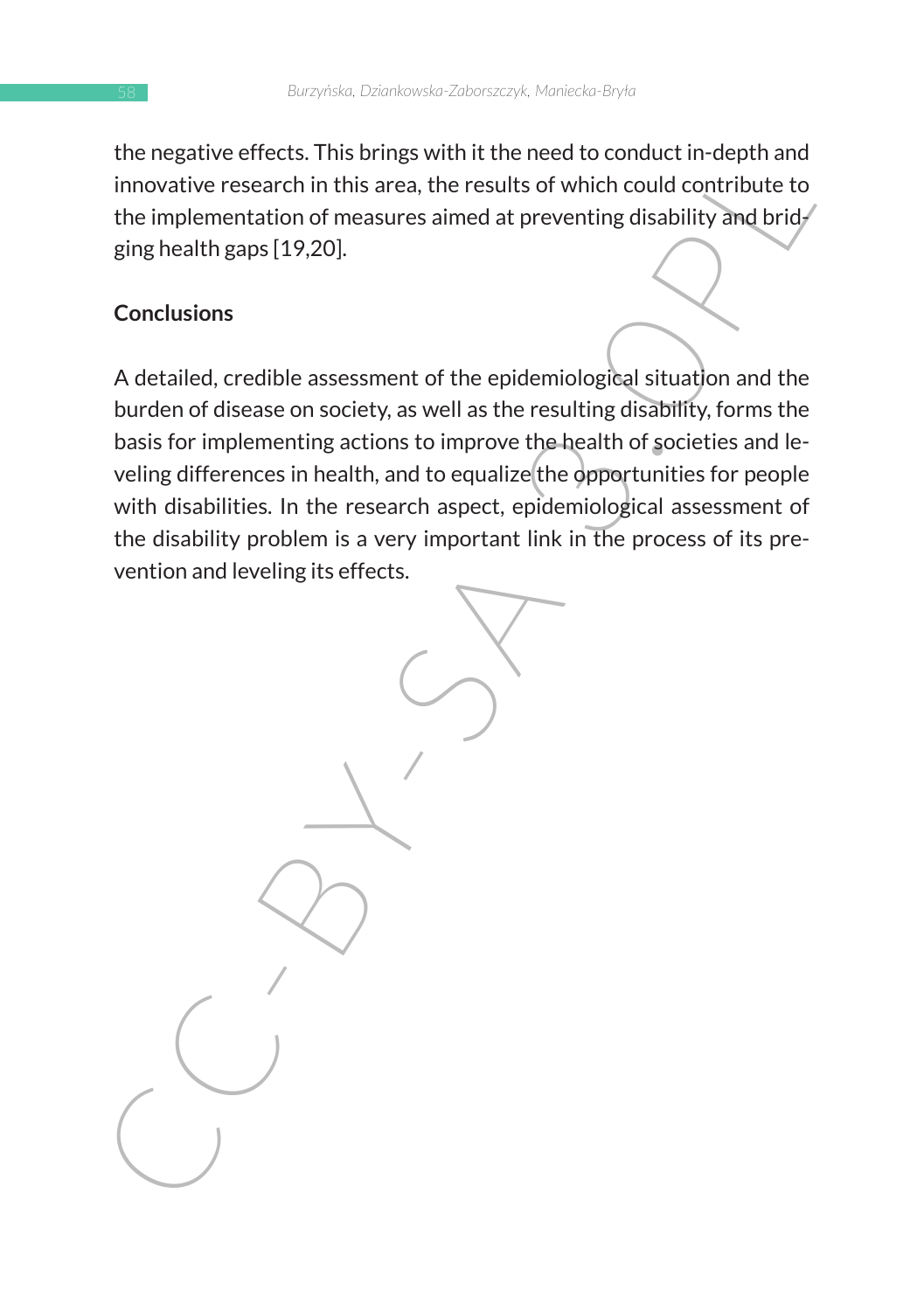# **References**

References<br>
1. European Commission. 2009 Ageing Report: Economic and Budgetary<br>
Projections for the EU-27 Member States (2008-2006). EgroPopean Committies; Brussels [Internet]. Available from: http://www.da.dk/bilag/pu-<br>
b 1. European Commission. 2009 Ageing Report: Economic and Budgetary Projections for the EU-27 Member States (2008-2060). European Communities; Brussels [Internet]. Available from: http://www.da.dk/bilag/publication14992 ageing report.pdf.

2. Parker MG, Thorslund M. Health trends in the elderly population: getting better and getting worse. Gerontologist 2007; 47: 150-58.

3. Heikkinen E. What are the main risk factors for disability in old age and how can disability be prevented? WHO; Finlandia.

4. Christensen K, Doblhammer G, Rau R, Vaupel JW. Ageing populations: The challenges ahead. The Lancet 2009; 374(9696): 1196-1208.

5. Cattan M, White M, Bond J and Learmouth A. Preventing social isolation and loneliness among older people: a systematic review of health promotion interventions. Ageing Soc 2015; 25(1): 41-67.

6. Leszko M, Zając-Lamparska L, Trempala J. Aging in Poland. The Gerontologist 2015; 55(5): 707-715. doi: 10.1093/geront/gnu171.

7. Freedman VA, Martin LG, Schoeni RF, Cornman JC. Declines in late-life disability: the role of early – and mild life factors. Soc Sci Med 2008; 66: 1588-602.

8. Maia ER, Junior JG, Candido Pimentel JV, Neto MLR, Freitag Pagliuca LM. Functional disability in the elderly people: systematic review. HealthMED 2017; 11(2): 89-101.

9. Sytuacja demograficzna osób starszych i konsekwencje starzenia się ludności Polski w świetle prognozy na lata 2014-2050. GUS; 2014; Warszawa. p. 18-22.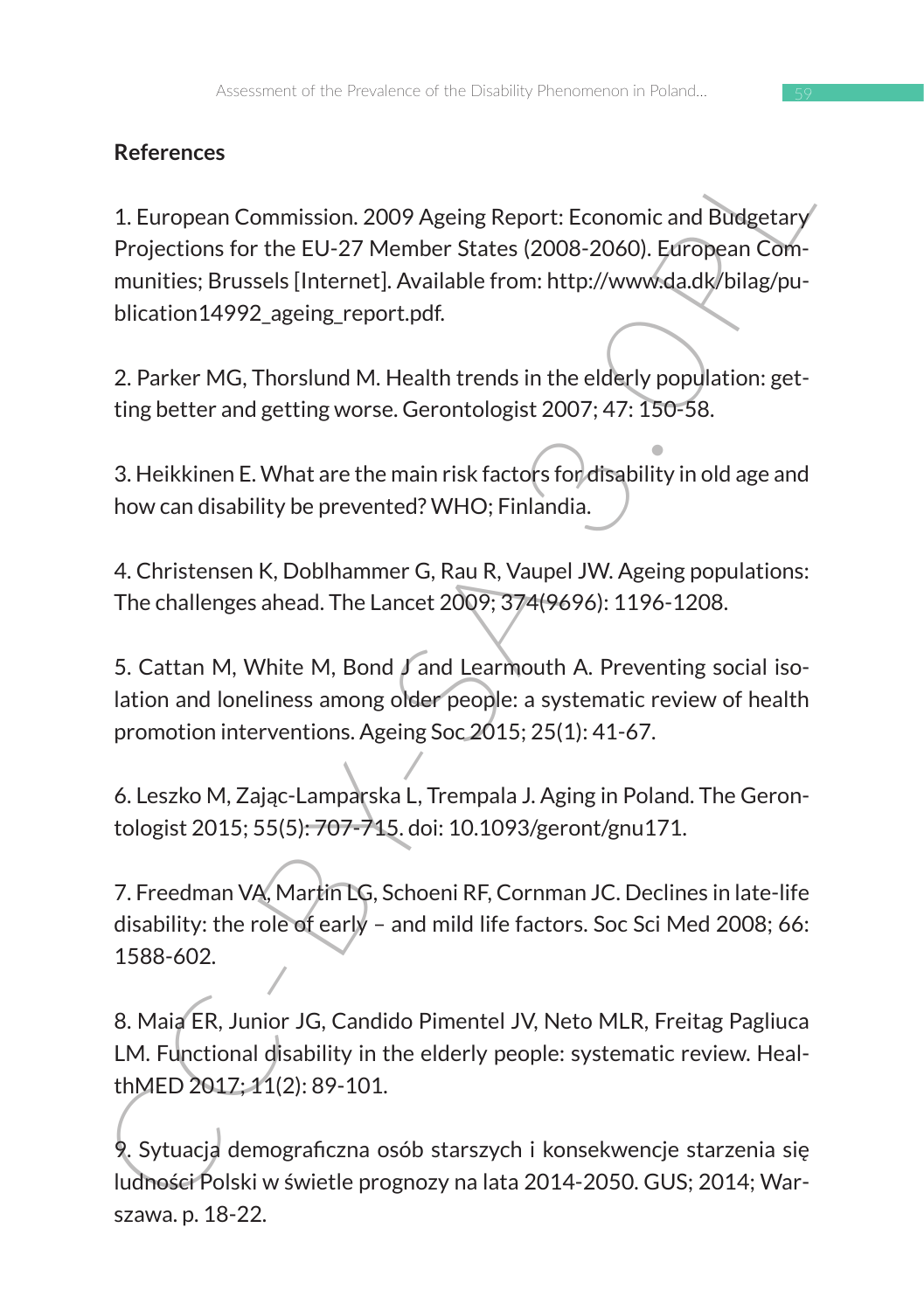10. Chan N, Anstey KJ, Windsor TD, Luszcz MA. Disability and depressive symptoms in later life: the stress-buffering role of informal and formal support. Gerontology 2011; 57: 180-9.

11. Wong ND, Levy D. Legacy of the Framingham Heart Study: Rationale, Design, Initial Findings, and Implications. Global Heart 2013; 8(1): 3-9. doi: 10.1016/j.gheart.2012.12.001.

12. World Report on Disability. WHO; 2011; Malta.

13. Jette AM, Keysor JJ. Uses of Evidence in Disability Outcomes and Effectiveness Research 2002; 80(2):325-345; doi:10.1111/1468-0009. t01-1-00006.

14. Wyniki Narodowego Spisu Powszechnego Ludności i Mieszkań 2011. Podstawowe informacje o sytuacji demograficzno-społecznej ludności Polski oraz zasobach mieszkaniowych. GUS; 2012; Warszawa.

15. Zdrowie i zachowanie zdrowotne mieszkańców Polski w świetle Europejskiego Ankietowego Badania Zdrowia (EHIS) 2014 r. GUS; 2015; Warszawa.

16. Stan zdrowia ludności Polski w przekroju terytorialnym w 2004 r. GUS; 2007; Warszawa.

17. Nord C. A day to be lived. Elderly peoples' possessions for everyday life in assisted living. J Aging Stud 2013; 27(2): 135-42.

Locutini, Anistey K.D., windson' D.J. Cuszcz, WM. Disaultity and depression-<br>ve symptoms in later life: the stress-buffering role of informal and formal<br>support. Gerontology 2011; 57: 180-9.<br>11. Wong ND, Levy D. Legacy of 18. Steger MF, Fitch-Martin AR, Donnelly J and Rickard KM. Meaning in Life and Health: Proactive Health Orientation Links Meaning in Life to Health Variables Among American Undergraduates. J Happiness Stud 2015; 16(3): 583-97.